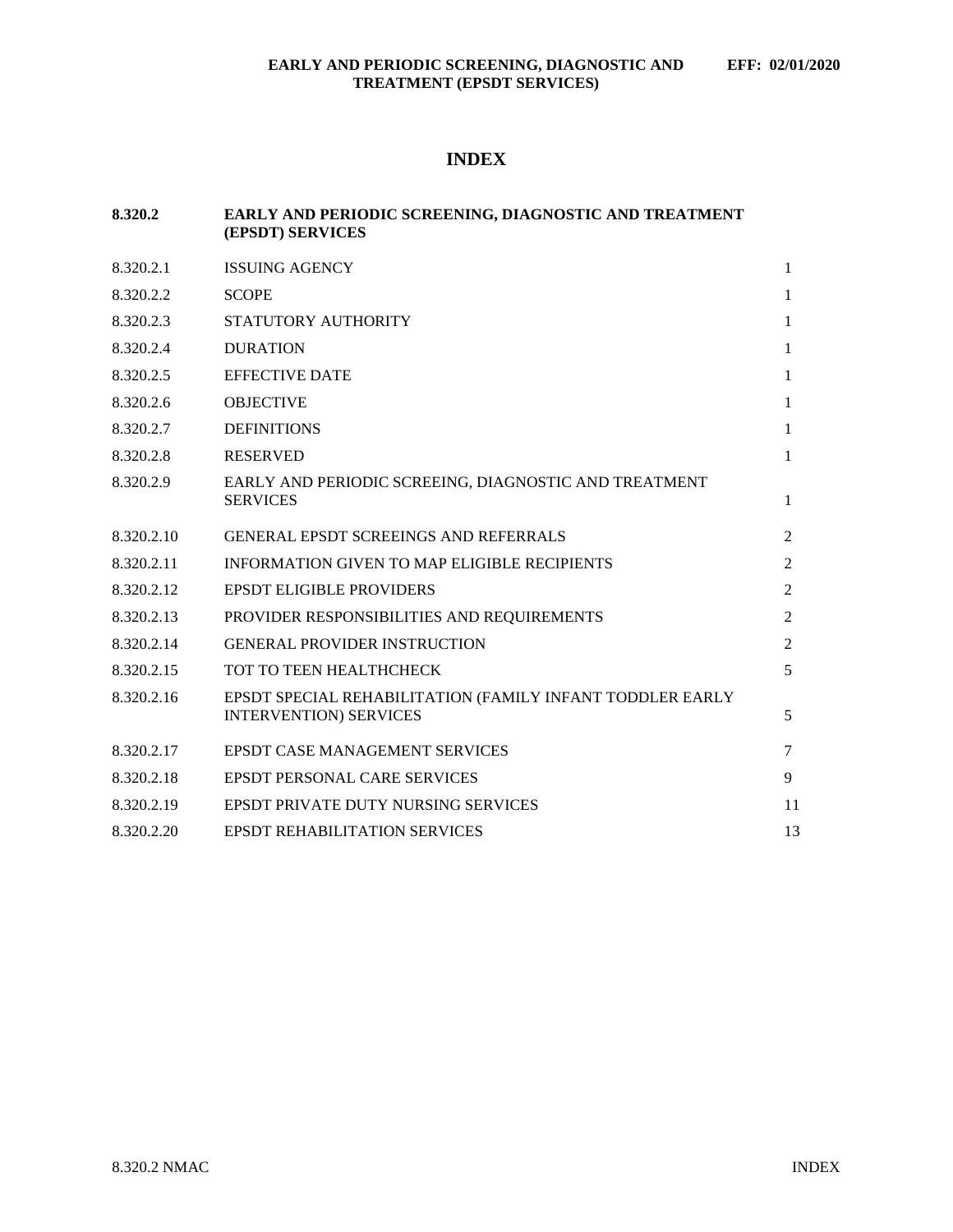<span id="page-1-9"></span>**TITLE 8 SOCIAL SERVICES**

### **CHAPTER 320 EARLY AND PERIODIC SCREENING, DIAGNOSTIC AND TREATMENT (EPSDT) SERVICES PART 2 EARLY AND PERIODIC SCREENING, DIAGNOSTIC AND TREATMENT (EPSDT) SERVICES**

<span id="page-1-0"></span>**8.320.2.1 ISSUING AGENCY:** New Mexico Human Services Department (HSD). [8.320.2.1 NMAC - Rp, 8.320.2.1 NMAC, 1/1/2014]

<span id="page-1-1"></span>**8.320.2.2 SCOPE:** The rule applies to the general public. [8.320.2.2 NMAC - Rp, 8.320.2.2 NMAC, 1/1/2014]

<span id="page-1-2"></span>**8.320.2.3 STATUTORY AUTHORITY:** The New Mexico medicaid program and other health care programs are administered pursuant to regulations promulgated by the federal department of health and human services under Title XIX of the Social Security Act as amended or by state statute. See NMSA 1978, Section 27-1- 12 et seq.

[8.320.2.3 NMAC - Rp, 8.320.2.3 NMAC, 1/1/2014]

<span id="page-1-3"></span>**8.320.2.4 DURATION:** Permanent.

[8.320.2.4 NMAC - Rp, 8.320.2.4 NMAC, 1/1/2014]

<span id="page-1-4"></span>**8.320.2.5 EFFECTIVE DATE:** January 1, 2014, unless a later date is cited at the end of a section. [8.320.2.5 NMAC - Rp, 8.320.2.5 NMAC, 1/1/2014]

<span id="page-1-5"></span>**8.320.2.6 OBJECTIVE:** The objective of this rule is to provide instructions for the service portion of the New Mexico medical assistance programs (MAP). [8.320.2.6 NMAC - Rp, 8.320.2.6 NMAC, 1/1/2014]

<span id="page-1-6"></span>**8.320.2.7 DEFINITIONS:** Electronic Visit Verification (EVV): A telephone and computer-based system that electronically verifies the occurrence of HSD selected services visits and documents the precise time the service begins and ends.

[8.320.2.7 NMAC – Rp, 8.320.7 NMAC, 1/1/2014; A, 2/1/2020]

### <span id="page-1-7"></span>**8.320.2.8 [RESERVED]**

[8.320.2.8 NMAC - Rp, 8.320.2.8 NMAC, 1/1/2014; A, 2/1/2020]

<span id="page-1-8"></span>**8.320.2.9 EARLY AND PERIODIC SCREENING, DIAGNOSTIC AND TREATMENT SERVICES:** The medical assistance division (MAD) pays for medically necessary health services including preventive, treatment and ameliorative services for a medical assistance program (MAP) eligible recipient under 21 years of age through the early and periodic screening, diagnostic and treatment (ESPDT) services program. See 42 CFR 441.50 Subpart B.

**A.** EPSDT description:

**(1)** early: assessing health care early in life so that potential disease and disabilities can be prevented or detected in their preliminary stages, when they are most effectively treated;

**(2)** periodic: assessing a child's health at regular recommended intervals in the child's life to assure continued healthy development;

**(3)** screening: the use of tests and procedures to determine if children being examined have conditions warranting closer medical or dental attention;

**(4)** diagnostic: the determination of the nature or cause of conditions identified by the screening; and

**(5)** treatment: the provision of services needed to control, correct or lessen health problems. **B.** Services provided under EPSDT are accessed following an initial health screening service called the tot to teen healthcheck or health check referral or through other diagnostic evaluations or assessments.

[8.320.2.9 NMAC - Rp, 8.320.2.9 NMAC, 1/1/2014]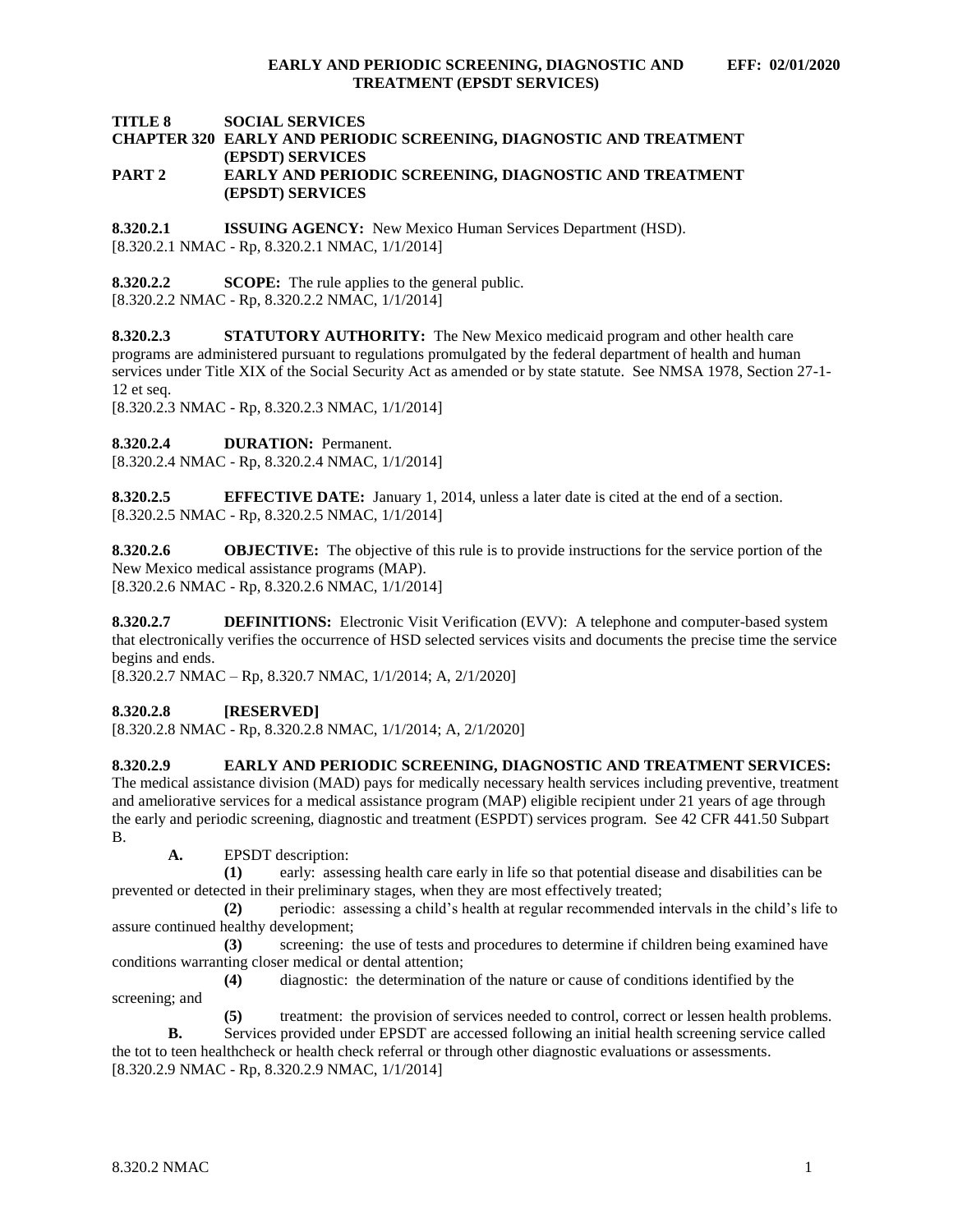**8.320.2.10 GENERAL EPSDT SCREENINGS AND REFERRALS:** EPSDT includes a screening component called the "tot to teen healthcheck". EPSDT also includes diagnostic, treatment, and other necessary health care measures needed to correct or ameliorate physical and behavioral health disorders or conditions discovered during the tot to teen healthcheck or through other diagnostic evaluations or assessments. [8.320.2.10 NMAC - Rp, 8.320.2.10 NMAC, 1/1/2014]

### <span id="page-2-0"></span>**8.320.2.11 INFORMATION GIVEN TO MAP ELIGIBLE RECIPIENTS:**

**A.** A MAP eligible recipient under 21 years of age, or his or her family, is provided with the following information:

- **(1)** benefits of preventive health care;
- **(2)** services available under EPSDT and where and how to access those services;
- **(3)** services provided under EPSDT are furnished at no cost to a MAP eligible recipient;
- **(4)** transportation and scheduling assistance is available upon request; and
- **(5)** the right to request a HSD administrative hearing.

**B.** Within 30 calendar days of the initial medical assistance application, and annually at each eligibility redetermination period thereafter, a MAP eligible recipient is furnished with information about the tot to teen healthcheck screen and EPSDT services.

[8.320.2.11 NMAC - Rp, 8.320.2.11 NMAC, 1/1/2014]

<span id="page-2-1"></span>**8.320.2.12 EPSDT ELIGIBLE PROVIDERS:** Upon MAD's approval of a PPA, a licensed practitioner, agency or facility that meets applicable requirements is eligible to be reimbursed for furnishing covered services to a MAP eligible recipient. A provider must be enrolled before submitting a claim for payment to the appropriate MAD claims processing contractor. MAD makes available on the HSD/MAD websites, on other program-specific or in hard copy format, information necessary to participate in health care programs administered by HSD or its authorized agents, including MAD New Mexico administrative code (NMAC) rules, billing instructions, utilization review (UR) instructions and other pertinent materials. Once enrolled, a provider receives instructions on how to access these documents. MAD makes available on the MAD website, on other program specific websites, or in hard copy format, information necessary to participate in health care programs administered by HSD or its authorized agents, including program rules, billing instructions, UR instructions, and other pertinent material. To be eligible for reimbursement, a provider is bound by the provisions of the MAD PPA.

[8.320.2.12 NMAC - Rp, 8.320.3.10 NMAC, 8.320.4.10 NMAC & 8.320.5.10 NMAC, 1/1/2014]

### <span id="page-2-2"></span>**8.320.2.13 PROVIDER RESPONSIBILITIES AND REQUIREMENTS:**

**A.** A provider who furnishes services to a MAP eligible recipient must comply with all federal, state, local laws, rules, regulations, executive orders and the provisions of the provider participation agreement (PPA). A provider must adhere to MAD program rules as specified in NMAC rules and program policies that include but are not limited to supplements, billing instructions, and UR directions, as updated. The provider is responsible for following coding manual guidelines and centers for medicare and medicaid services (CMS) correct coding initiatives, including not improperly unbundling or upcoding services.

**B.** A provider must verify an individual is eligible for a specific MAD service and verify the recipient's enrollment status at time of service as well as determine if a copayment is applicable or if services require prior authorization. A provider must determine if a MAP eligible recipient has other health insurance. A provider must maintain records that are sufficient to fully disclose the extent and nature of the services provided to a MAP eligible recipient.

**C.** Services furnished to a MAP eligible recipient must be within the scope of practice defined by the provider's licensing board, scope of practice act, or regulatory authority.

[8.320.2.13 NMAC - Rp, 8.320.3.11 NMAC, 8.320.4.11 NMAC & 8.320.5.11 NMAC, 1/1/2014]

## <span id="page-2-3"></span>**8.320.2.14 GENERAL PROVIDER INSTRUCTION:**

A. Health care to New Mexico MAP eligible recipients is furnished by a variety of providers and provider groups. The reimbursement for these services is administered by MAD. Upon approval of a PPA or an electronic health record (EHR) incentive payment agreement by MAD or its designee, licensed practitioners, facilities and other providers of services that meet applicable requirements are eligible to be reimbursed for furnishing MAD covered services to MAP eligible recipients. A provider must be approved before submitting a claim for payment to the MAD claims processing contractors. When approved, a provider receives instruction on how to access these documents, it is the provider's responsibility to access these instructions, to understand the information provided and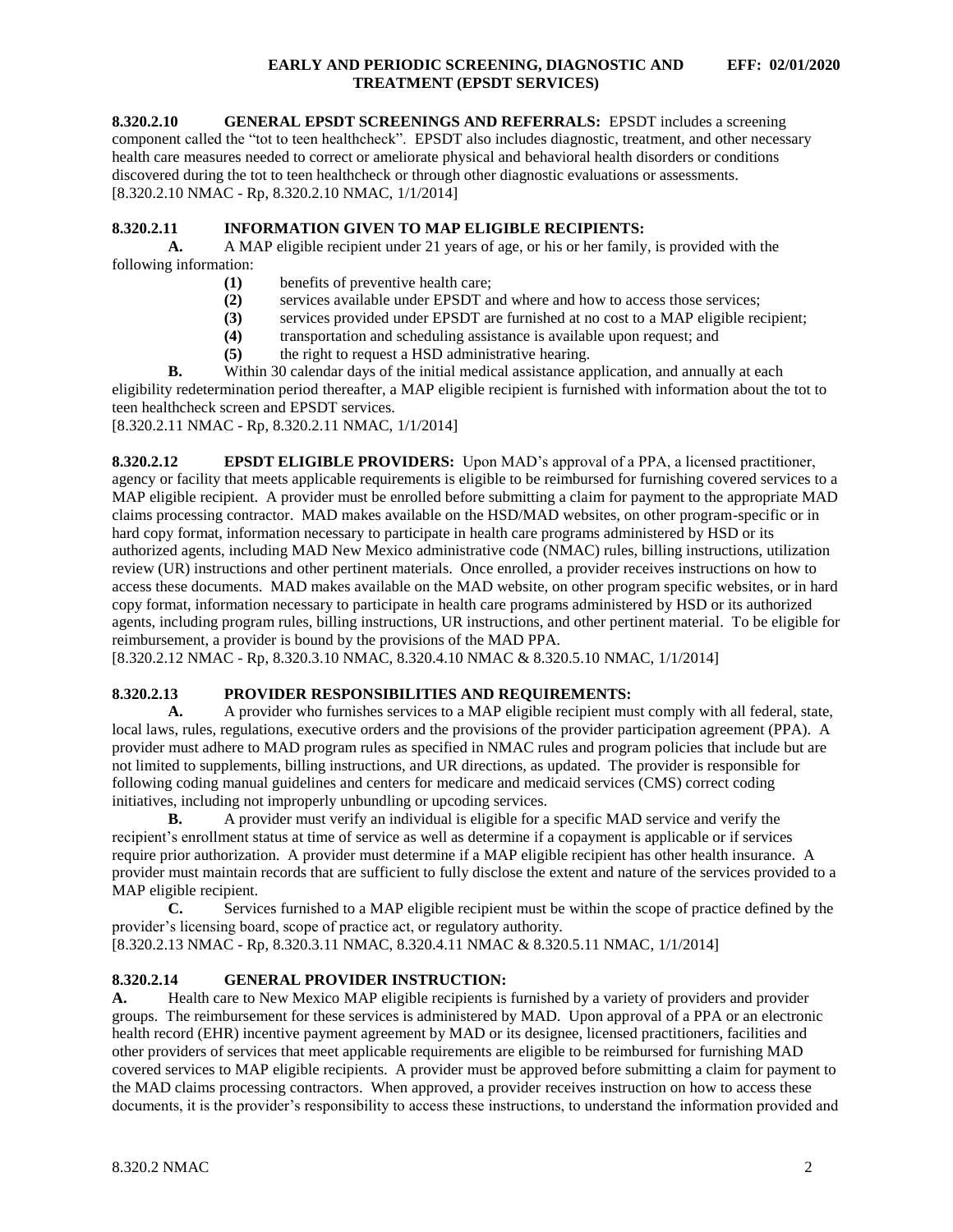<span id="page-3-0"></span>to comply with the requirements. The provider must contact HSD or its authorized agents to obtain answers to questions related to the material or not covered by the material. To be eligible for reimbursement, a provider must adhere to the provisions of the MAD PPA and all applicable statutes, regulations, rules, and executive orders. MAD or its selected claims processing contractor issues payment to a provider using the electronic funds transfer (EFT) only. Providers must supply necessary information in order for payment to be made.

**B.** Services must be provided within the scope of the practice and licensure for each agency, each rendering provider within that agency or each individual provider. Services must be in compliance with the statutes, rules and regulations of his or her practitioner's applicable practice board and act. Providers must be eligible for reimbursement as described in 8.310.3 NMAC.

**C.** A specific EPSDT service may have additional service restrictions listed in the service's noncovered section. Generally the following are considered to be noncovered by MAD:

**(1)** services furnished to an individual who is not eligible for MAD EPSDT services;

**(2)** services furnished without the prior authorization of the MAP eligible recipient's primary care provider (PCP) or HSD or its designee;

**(3)** services provided by a practitioner who is not in compliance with the statutes, regulations, rules or who renders services outside of the scope of practice as defined by his or her practice board;

**(4)** services that are not considered medically necessary by MAD or its designee for the condition of the MAP eligible recipient;

**(5)** services that are primarily educational or vocational in nature; and

**(6)** services related to activities for the general good and welfare of a MAP eligible recipient, such as general exercises to promote overall fitness and flexibility and activities to provide general motivation, are not considered physical or occupational therapy for MAD reimbursement purposes.

**D.** Certain EPSDT procedures or services identified in the UR instructions may require prior authorization from MAD or its designee. Services for which prior authorization was obtained remain subject to UR at any point in the payment process. All EPSDT services are subject to UR for medical necessity and program compliance. Reviews can be performed before services are furnished, after services are furnished and before payment is made, or after payment is made.When services are billed to and paid by a coordinated services contractor authorized by HSD, the provider must follow that contractor's instructions for authorization of services. A specific EPSDT service may have additional prior authorization requirements listed in the service's prior authorization section. The prior authorization of a service does not guarantee that an individual is eligible for a MAD service. A provider must verify that an individual is eligible for a specific MAD service at the time the service is furnished and must determine if the MAP eligible recipient has other health insurance. A provider who disagrees with the denial of a prior authorization request or other review decision can request a reconsideration.

**E.** All EPSDT services are reimbursed as follows, except when otherwise instructed. MAD does not pay a professional component amount to a physical, occupational or speech and language pathologist (SLP) if the therapy is performed in a hospital setting. MAD reimburses the institutional provider for all components of the service.

**(1)** Once enrolled, a provider receives instructions on how to access documentation, billing, and claims processing. Reimbursement is made to a provider for covered services at the lesser of the following:

**(a)** the provider's billed charge; or

**(b)** the MAD fee schedule for the specific service or procedure for the provider:

services;

**(i)** the provider's billed charge must be its usual and customary charge for

**(ii)** "usual and customary charge" refers to the amount that the individual provider charges the general public in the majority of cases for a specific procedure or service.

**(2)** Services not paid according to a fee schedule are reimbursed using the methodology and rate in effect at the time of service.

**(3)** Reimbursement to the local education agency (LEA), regional educational cooperative (REC), and another state-funded educational agency (SFEA) is not contingent upon billing a third party payer first when the MAP eligible recipient has other insurance. MAD is generally the payer of last resort. However, if medical services are included in the MAP eligible recipient's individual education plan (IEP), and an exception is created under 42 USE 1396b(c), 20 USC 1412(a)(12) and 34 CFR 300.142. and the services are covered by MAD, then MAD is permitted to pay for such services.

[8.320.2.14 NMAC - N, 1/1/2014]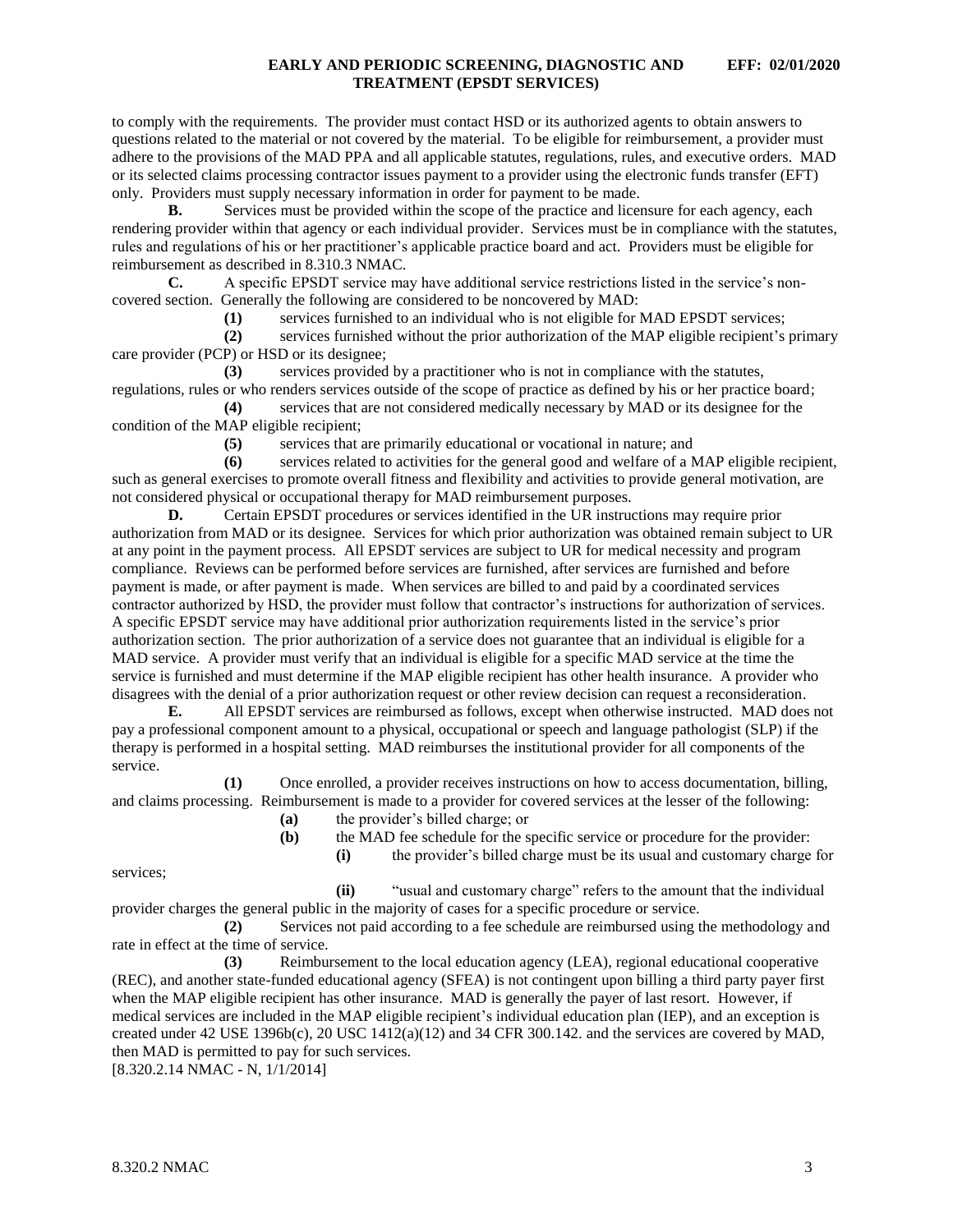**8.320.2.15 TOT TO TEEN HEALTHCHECK:** MAD developed the tot to teen healthcheck, the screening segment of EPSDT services. The tot to teen healthcheck includes periodic screening and regularly scheduled assessments of the MAP eligible recipient's general physical growth and development as well as behavioral health and social emotional development.

**A.** Primary care providers (PCP), dentists, psychologists, IHS public health clinics, federally qualified health center (FQHC), rural health clinic (RHC), community mental health centers (CMHC), hospitals, school-based clinics, independent certified or licensed nurse practitioners and other health care providers may perform tot to teen healthcheck screens or partial health screenings. A provider must meet the participation requirements specified in applicable sections of NMAC rules. Tot to teen healthcheck screens must be furnished within the scope of the provider's practice, as defined by law.

**B.** Screening services are furnished to a MAP eligible recipient under 21 years of age. Referrals or treatment for conditions detected during a complete or a partial screen which require further treatment are then covered as part of MAD's EPSDT services. A tot to teen healthcheck can be performed during an office visit for an acute illness as long as the illness does not affect the results or the screening process.

**(1)** Screening schedule for medical components:

**(a)** The MAD tot to teen healthcheck periodicity schedule allows for a total of 25 screens. Screenings are encouraged at the following intervals:

**(i)** under age one: six screenings (birth, one, two, four, six and nine

months)

- **(ii)** ages one-two: four screenings (12, 15, 18 and 24 months)
- **(iii)** ages three-five: three screenings (three, four and five years)

**(iv)** ages six-nine: two screenings (six and eight years)

- **(v)** ages 10-14: four screenings (10, 12, 13 and 14 years)
- **(vi)** ages 15-18: four screenings (15, 16, 17 and 18 years)
- **(vii)** ages 19-20: two screenings (19 and 20 years).

**(b)** Screenings may be performed at intervals other than as described on the periodicity schedule or in addition to those on the periodicity schedule if a MAP eligible recipient receives care at a time not listed on the periodicity schedule or if any components of the screen were not completed at the scheduled ages. Additional screenings **can help bring the MAP eligible recipient up to date with the periodicity schedule. (**c) The established schedule must be followed unless the MAP eligible recipient's

medical condition is such that a brief deviation is warranted.

**(2)** Complete medical screens include the following components:

**(a)** a comprehensive health and developmental history, including an assessment of both physical and behavioral health or social emotional development;

**(b)** a comprehensive unclothed physical exam;

**(c)** appropriate immunizations, according to age and health history, unless medically contraindicated at the time;

**(d)** laboratory tests, including an appropriate blood lead level assessment;

**(e)** health education, including the MAD anticipatory guidance; and

**(f)** vision and hearing screenings at the ages indicated in the MAD EPSDT

preventative health guidelines.

**(3)** MAD pays for partial medical screens to a MAP eligible recipient. Partial medical screens are defined as screens where all the required components of a complete medical screen are not completed for medical reasons.

**(4)** MAD covers additional medical screens as listed below.

**(a)** Behavioral health screenings are performed at intervals which meet reasonable standards or at other intervals as medically necessary for the diagnosis or treatment of a behavioral health disorders or conditions.

**(b)** Dental examinations are performed at intervals which meet reasonable dental standards. Usually these examinations are furnished every six months. However, examinations can be furnished at other intervals as medically necessary.

**(c)** Hearing testing is performed at intervals which meet reasonable standards or at other intervals as medically necessary for the diagnosis or treatment of defects in hearing. A hearing test using an audiogram should be given to a MAP eligible recipient at five years of age or prior to him or her to entering school. Annual examinations should be furnished if abnormalities are identified.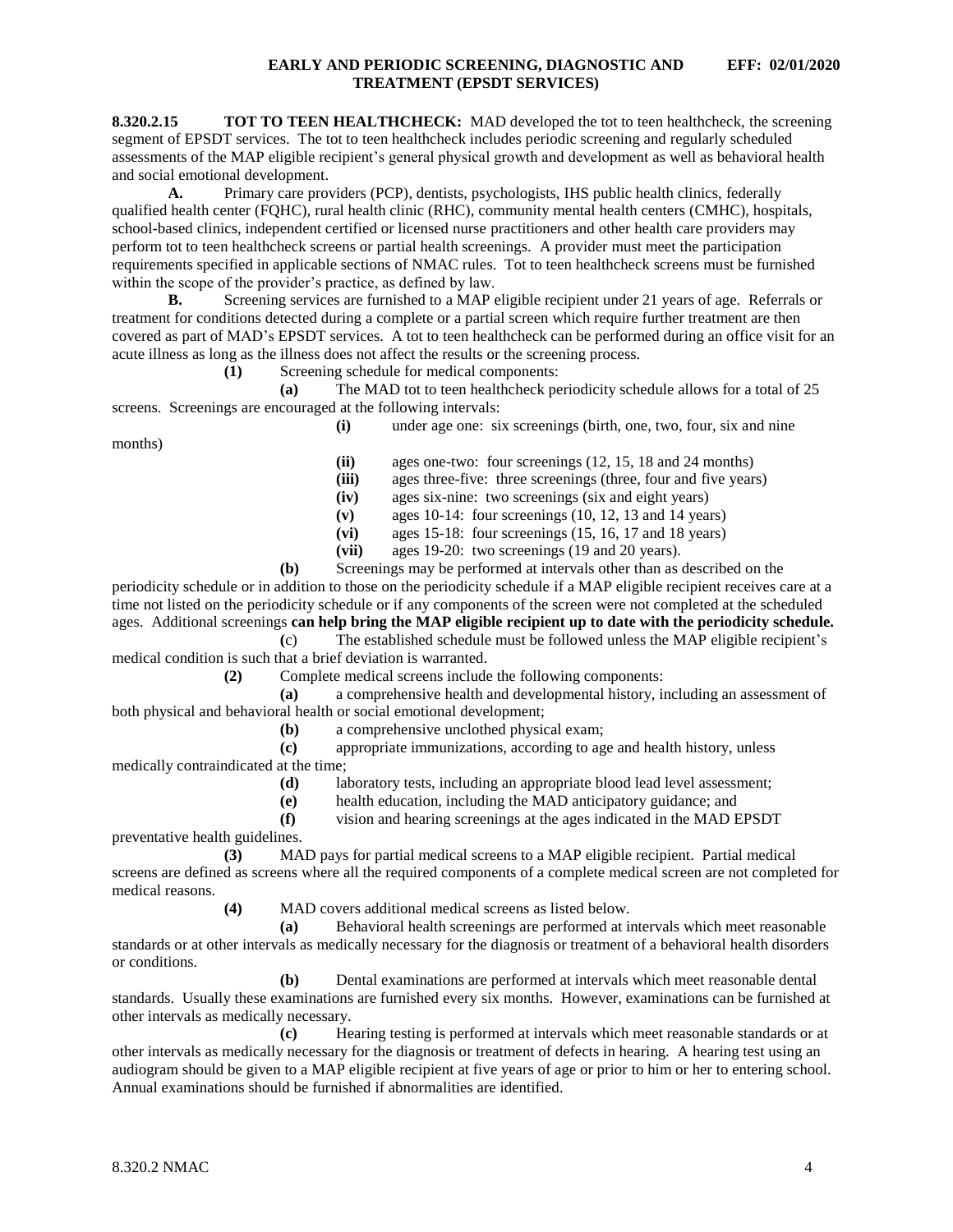**(d)** Interperiodic screens can be performed at intervals beyond those specified in the periodicity schedule. Reimbursement for the performance of interperiodic screens is made only to a MAD provider. Interperiodic screens are screening encounters with health care, developmental, or educational professionals to determine the existence of suspected physical or behavioral health disorders or conditions.

**(e)** Vision examinations are performed at intervals which meet reasonable vision standards or at other intervals as medically necessary. A vision examination should be furnished before the MAP eligible recipient reaches three years of age and again prior to five years of age or prior to entering school. If no abnormalities are found, screenings should be furnished every two years with a complete examination furnished if indicated.

**(f)** Other necessary health care or diagnostic services are performed when medically necessary.

**C.** MAD covers services considered medically necessary for the treatment or amelioration of conditions identified as a result of a complete tot to teen healthcheck screen, partial medical screen, or interperiodic screen. Diagnostic or evaluation services furnished during the screening cannot be duplicated as part of the followup treatment. If appropriate, treatment is furnished by the screening provider at the time of the tot to teen healthcheck.

**(1)** A MAP eligible recipient can be referred for treatment as a result of a tot to teen healthcheck, regardless of whether the provider making the referral is a participating MAD provider. If it is inappropriate for a screening provider to furnish treatment needed by the MAP eligible recipient, referrals must be made only to a qualified MAD provider.

**(2)** A MAP eligible recipient may be identified through a tot to teen healthcheck, self referral, or referral from an agency (such as a public school, child care provider, Part B or Part C provider) when he or she is experiencing behavioral health concerns. For a MAP eligible recipient requiring extensive or long term treatment, he or she must be referred to a MAD behavioral health professional for further evaluation, and if medically necessary, treatment.

**(a)** The receiving provider of a MAP eligible recipient must develop an individualized treatment plan.

**(b)** The plan must consider the total behavioral health needs of the MAP eligible recipient, including any medical conditions that may impact his or her behavioral health services.

**(c)** The plan must be developed in cooperation with the MAP eligible recipient, his or her parents, or guardians, and other health care professionals, as appropriate. In the case of a MAP eligible recipient under 21 years of age who is placed in the custody of the children, youth and families department (CYFD), its assigned social worker, and those appropriate from CYFD's juvenile justice system (JJS) are to be included in the development of the plan.

**(d)** See to 8.321.2 NMAC for additional information regarding specialized behavioral health services for an ESPDT MAP eligible recipient.

**(3)** A MAP eligible recipient, when allowed under state law, has the right to refuse proposed medical and behavioral health treatment. He or she has the freedom to select among enrolled MAD providers. Information in this section does not restrict or limit a MAP eligible recipient's rights or choice. [8.320.2.15 NMAC - Rp, 8.320.3 NMAC, 1/1/2014]

## <span id="page-5-0"></span>**8.320.2.16 EPSDT SPECIAL REHABILITATION (FAMILY INFANT TODDLER EARLY**

**INTERVENTION) SERVICES:** MAD special rehabilitation services are furnished through the New Mexico department of health (DOH) family infant toddler (FIT) program. FIT provides early intervention services for a MAP eligible that has or is at risk of having a developmental delay from birth to his or her third birth year. Developmental delay or at risk of is defined by DOH. A MAP eligible recipient with a developmental delay or who is at risk of having a developmental delay is not considered to have a diagnosis of an intellectual or developmental disability.FIT services include evaluation, diagnostics and treatment necessary to correct or treat any defects or conditions or to teach compensatory skills for deficits that directly result from a medical or behavioral health condition. The appropriate information from evaluation and diagnostics is interpreted and integrated in the individual family service plan (IFSP). If the need for special rehabilitation is identified outside of the tot to teen healthcheck process, the MAP eligible recipient's PCP must be notified of the results and be included in the treatment plan development, if the PCP so elects.

**A.** MAD EPSDT special rehabilitation eligible providers: An enrolled MAD agency certified by DOH as a special rehabilitation services provider is eligible to be reimbursed for furnishing special rehabilitation services to a MAP eligible recipient. Individual providers rendering special rehabilitation services that are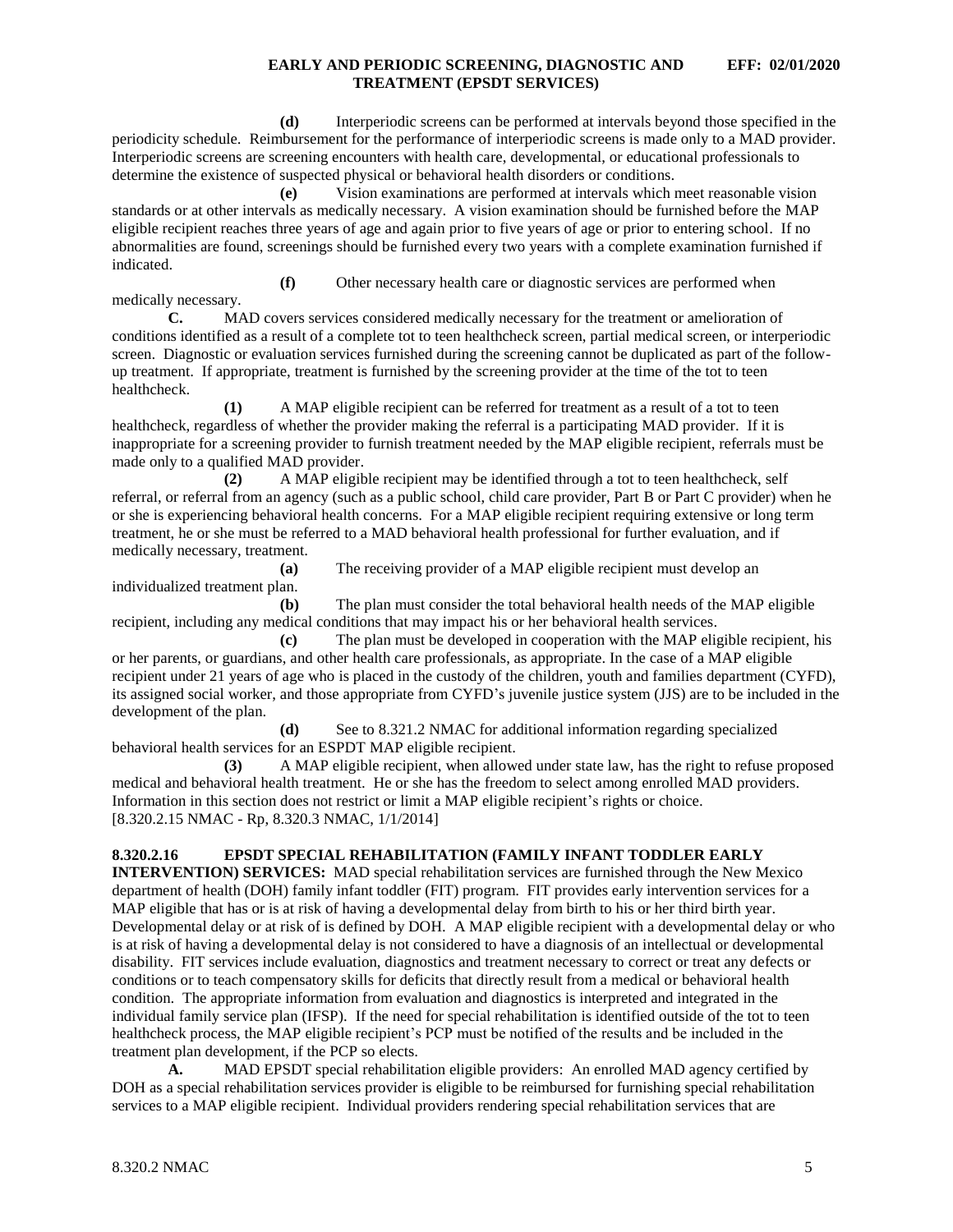employed by or contracted by a MAD special rehabilitation provider agency must meet applicable DOH standards. A provider shall:

**(1)** render special rehabilitation services under the direction of a professional acting within his or her scope of practice as defined by state law;

**(2)** render special rehabilitation services in the most appropriate least restrictive environment;

**(3)** assure that claiming for special rehabilitation services does not duplicate claiming for EPSDT administrative outreach services or services funded under the state general fund DOH contract.

**B.** EPSDT special rehabilitation MAP eligible recipients: An individual who has been determined through a multidisciplinary developmental evaluation to have, or be at risk for, a developmental delay and to be in need of special rehabilitative services as defined by DOH is eligible to receive special rehabilitation services. Any individual that has been diagnosed with an intellectual or developmental disability is not eligible for FIT services.

**C.** EPSDT special rehabilitation treatment plan for a MAP eligible recipient: The need for special rehabilitation services must be documented in the MAP eligible recipient's treatment plan or in his or her IFSP. The treatment plan must be developed in accordance with applicable DOH policies and procedures and federal regulations governing Part C of the Individuals with Disabilities Education Act. The treatment plan or IFSP must be developed within 45 calendar days of the initiation of services and reviewed every six months or more often as indicated. The following must be contained in the treatment plan or IFSP documents and must be available for review in the MAP eligible recipient's agency file:<br>(1) a statement of the MAP

**(1)** a statement of the MAP eligible recipient's present levels of physical development including vision, hearing, and health status;

**(2)** an assessment of his or her communications development;

**(3)** an assessment of his or her behavioral health status, to include his or her social or emotional development;

**(4)** an assessment of his or her cognitive development;

**(5)** an assessment of his or her adaptive development;

**(6)** his or her family history and other relevant family information;

**(7)** a description of his or her intermediate and long-range goals, with a projected timetable for their attainment and dates, and the duration and scope of services;

**(8)** the procedures and time lines to determine the progress made toward achieving the outcomes and whether modifications to or revisions of the outcomes or services are needed; and

**(9)** statement of the specific special rehabilitation services needed to meet the MAP eligible recipient's unique needs and also achieve the outcomes specified, including the frequency, intensity and method of delivering each service, the environment in which each service will be provided, and the location of each service.

**D.** EPSDT special rehabilitation covered services:

**(1)** MAD only covers special rehabilitation services necessary to enhance development in one or more of the following developmental domains:

- **(a)** physical and motor;
- **(b)** communication;
- **(c)** adaptive;
- **(d)** cognitive;
- **(e)** behavioral health to include social or emotional; or
- **(f)** sensory.

**(2)** Special rehabilitation services generally involve the MAP eligible recipient's family and are designed to support and enhance the MAP eligible recipient's developmental services and are provided through FIT. The following are a list of covered services:

**(a)** Developmental evaluation and rehabilitation services are the assessments performed to determine if motor, speech, language and psychological problems exist with the MAP eligible recipient or to detect the presence of his or her developmental lags. Services include diagnostic, evaluative and consultative services for the purposes of identifying or determining the nature and extent of, and rehabilitating a MAP eligible recipient's medical or other health-related condition. Services also include consultation with the family and other professional staff. These services are provided as a result of a referral from the MAP eligible recipient's PCP.

**(b)** Nursing services are performed by a MAD enrolled certified nurse practitioner (CNP), registered nurse (RN) or licensed practical nurse (LPN) within the scope of his or her practice relevant to the medical and rehabilitative needs of the MAP eligible recipient. These services are provided as the result of a referral from the MAP eligible recipient's PCP. Services include the administration and monitoring of medication,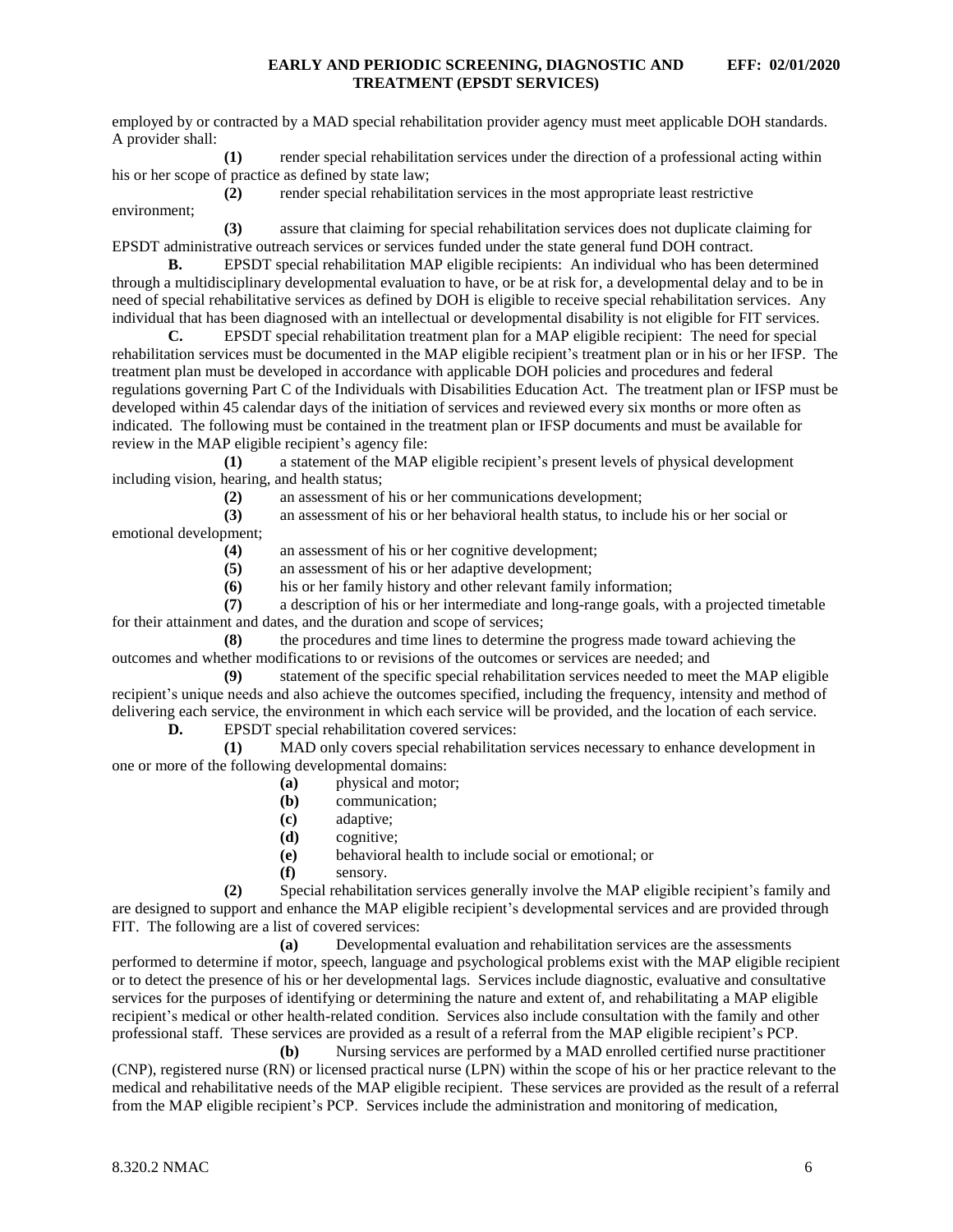catheterization, tube feeding, suctioning, and the screening and referral for other health needs. Nursing services also include explanations to the MAP eligible recipient's family or other professional staff concerning the treatments, therapies, and physical or social emotional health conditions.

**(c)** Physical therapy services are provided by or under the direction of a qualified MAD enrolled physical therapist (PT) as a result of a referral from the MAP eligible recipient's PCP. Physical therapy services are the evaluations required to determine the MAP eligible recipient's need for physical therapy and the provision of therapies that are rehabilitative, active or restorative, and designed to correct or compensate for a medical problem interfering with age appropriate functional performance. Services also include consultation with the family and other professional staff.

**(d)** Occupational therapy services are provided by or under the direction of a qualified MAD enrolled occupational therapist (OT) as the result of a referral from the MAP eligible recipient's PCP. Occupational therapy services include the evaluation of the MAP eligible recipient to determine if he or she is experiencing problems that interfere with his or her functional performance and the provision of therapies that are rehabilitative, active or restorative, and designed to correct or compensate for a medical problem interfering with age appropriate functional performance. Services also include consultation with the MAP eligible recipient's family and other professional staff.

**(e)** Behavioral health services are diagnostic or active treatments with the intent to reasonably improve the MAP eligible recipient's condition; see 8.321.2 NMAC for a detailed description of behavioral health services.

**(f)** Speech, language and hearing services provided by or under the direction of a MAD enrolled SLP or audiologist, as the result of a referral by the MAP eligible recipient's PCP. Speech, language and hearing services are the evaluations required to determine the MAP eligible recipient's need for these services and recommendations for a course of treatment. Treatment is provided to a MAP eligible recipient with a diagnosed speech, language or hearing disorder which adversely affects his or her functioning. Services also include consultations with the MAP eligible recipient's family and other professional staff.

**E.** EPSDT special rehabilitation noncovered services: Special rehabilitation services are subject to the limitations and coverage restrictions which exist for other MAD services. See Section 14 of this rule for general non-covered MAD EPSDT services or activities.

**F.** EPSDT special rehabilitation prior approval and utilization: All MAD EPSDT services are subject to UR for medical necessity and program compliance. Reviews can be performed before services are furnished, after services are furnished and before payment is made, or after payment is made. Specifically for special rehabilitation services, a maximum of 14 hours per month of services to a MAP eligible recipient can be furnished by a provider before prior approval is required from DOH. [8.320.2.16 NMAC - Rp, 8.320.4 NMAC, 1/1/2014]

<span id="page-7-0"></span>**8.320.2.17 EPSDT CASE MANAGEMENT SERVICES:** MAD pays for case management services furnished to a medically at risk MAP eligible recipient under 21 years of age as an EPSDT service. The need for case management services must be identified in the tot to teen healthcheck screen or through other diagnostic evaluations or assessments.

**A.** EPSDT case management eligible providers: A qualified MAD enrolled case management agency is eligible to be reimbursed for furnishing services to a MAP eligible recipient. An agency must demonstrate direct experience in successfully serving medically at risk individuals under the age of 21 years and demonstrate knowledge of available community services and methods for gaining access to those services.

**(1)** The following agencies can furnish case management services:

- **(a)** a governmental agency;
	- **(b)** a native Indian tribal government;
	- **(c)** the IHS;
	- **(d)** a FQHC; and
- **(e)** a community case management agency.

**(2)** Case manager qualifications: A case manager employed by a MAD enrolled case management agency must possess the education, skills, abilities, and experience to perform case management services. Case managers must have at least one year of experience serving medically at risk individuals under the age of 21 years. Case managers must have the necessary skills to meet the needs of a particular MAP eligible recipient. In some instances, it is important that the case manager have language skills, cultural sensitivity and acquired knowledge unique to a geographic area. In addition, a case manager must meet at least one of the following requirements: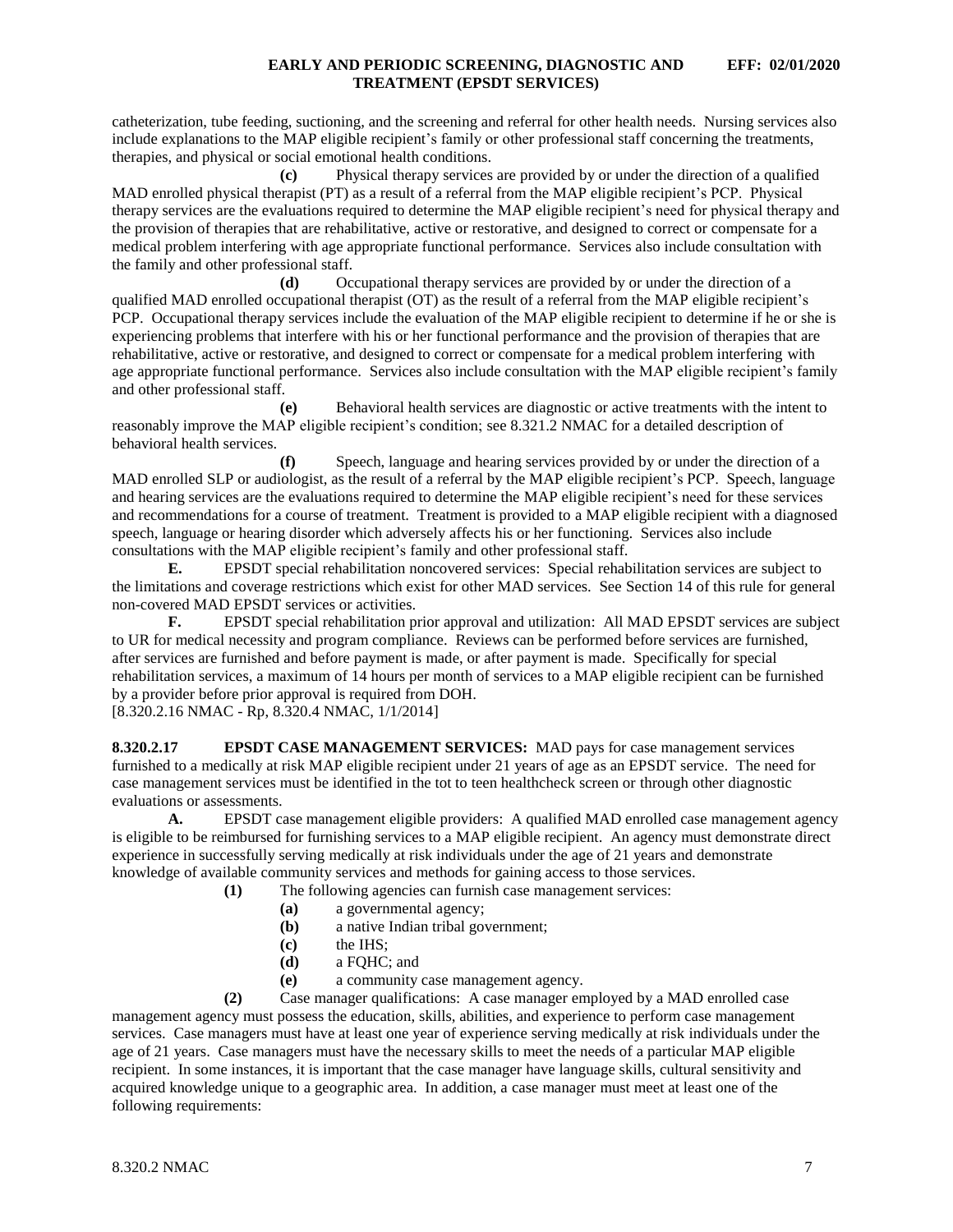**(a)** hold a bachelor's degree in social work, counseling, psychology, sociology, education, special education, cultural anthropology or a related health or social service field from an accredited institution; a case manager with a bachelor's degree in another field can substitute two years of direct experience in serving the medically at risk population for the required field of study; or

**(b)** be licensed as a RN or LPN;

**(c)** case management services for medically fragile MAP eligible recipients must be provided by a licensed RN; and

**(d)** if there are no suitable case managers with the previously described qualifications, an agency can employ a case manager with the following education and experience rendering services under the direct supervision of an experienced case manager who meets the qualifications specified above:

**(i)** hold an associate's degree and has a minimum of three years of experience in community health or social services; or

**(ii)** hold a high school diploma or a graduate equivalence diploma (GED) and has a minimum of four years of experience in community health or social services.

**(3)** Agency restrictions: MAD restricts the type of agency that can provide case management services to a MAP eligible recipient with developmental disabilities. See 42 U.S.C. Section  $1396n(g)(1)(2)$ . A case management provider for a MAP eligible recipient with developmental disability or severe emotional disturbance must be certified by DOH or CYFD.

**(4)** MAP eligible recipients: When a MAD enrolled recipient is determined to be medically at risk, he or she is eligible for case management services. "Medically at risk" is defined as an individual who has a diagnosed physical or social emotional condition which has a high probability of impairing his or her cognitive, emotional, neurological, social or physical development.

**B.** EPSDT case management treatment plan (CMTP) or individualized service plan (ISP): The CMTP or ISP is developed by the case manager in cooperation with the MAP eligible recipient, his or her family or legal guardian, his or her PCP, as appropriate, and others involved with the MAP eligible recipient's care. The CMTP is developed within 30 calendar days of the initiation of services. The MAP eligible recipient is reassessed and the CMTP is updated annually, or more often as indicated. For a MAP eligible recipient who is medically fragile, the ISP is written and approved within 60 calendar days of the initiation of services which are to start immediately. The ISP is reviewed regularly during the monthly visits; however, the MAP eligible recipient is reassessed annually with a new ISP developed with the MAP eligible recipient, his or her family and the interdisciplinary team. A social worker may be involved in the development of the treatment plan in the case of a MAP eligible recipient who is in the custody of CYFD or another state agency.

**(1)** The following, as appropriate, must be contained in the CMTP and ISP or documents used in the development of each. The CMTP, the ISP, and all supporting documentation must be available for review in the MAP eligible recipient's file:

**(a)** statement of the nature of the specific problem and the specific needs of the

MAP eligible recipient;

**(b)** description of the functional level of the MAP eligible recipient, including the

following:

- **(i)** social emotional or behavioral health status assessment;
- **(ii)** intellectual function assessment;
- **(iii)** psychological assessment;
- **(iv)** educational assessment;
- **(v)** vocational assessment;
- **(vi)** social assessment;
- **(vii)** medical assessment; and
- **(viii)** physical assessment;
- **(c)** statement of the least restrictive conditions necessary to achieve the purposes of

treatment;

**(d)** description of the intermediate and long-range goals, with the projected timetable for their attainment and duration and scope of services; and

**(e)** statement and rationale of the CMTP or ISP for achieving these intermediate and long-range goals, including provisions of review and modification of the plan and plans for discontinuation of services, criteria for discontinuation of services and projected date service will be discontinued for the MAP eligible recipient.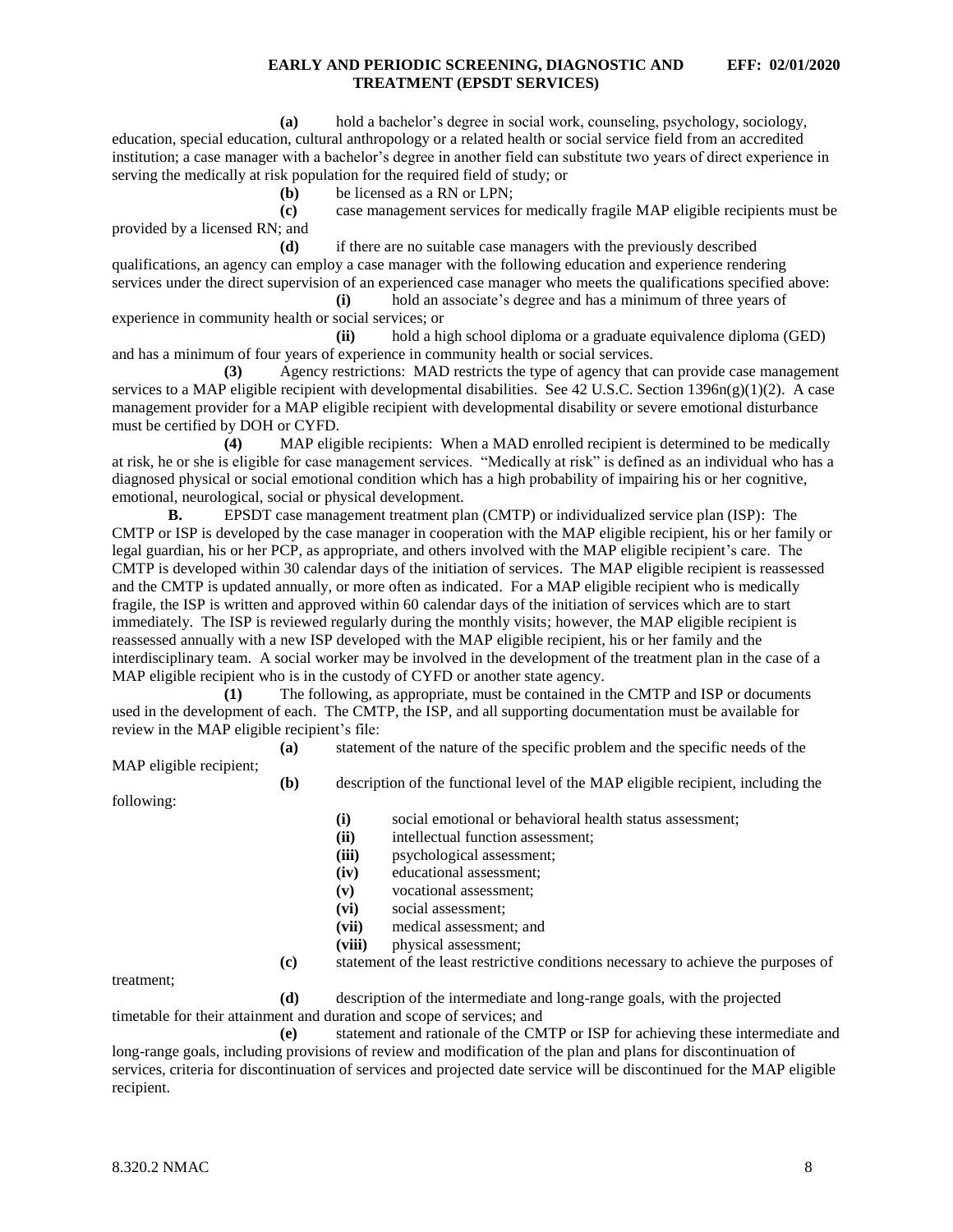**(2)** Assessments must be performed face-to-face with the MAP eligible recipient, his or her family or legal guardian.

**(3)** The agency must have a statement of the specific case management services needed to meet the MAP eligible recipient's unique needs and to achieve the outcomes specified in the CMTP or ISP, including the frequency, intensity and method of delivering each service, the environment in which each service will be provided, and the location of each service.

**C.** EPSDT case management covered services:

**(1)** MAD covers the following case management services:

**(a)** face-to-face assessment of the MAP eligible recipient's medical, behavioral health, social needs and functional limitations; the MAP eligible recipient is reassessed and the CMTP is updated annually, or more often as indicated;

**(b)** the development and implementation of plans of care designed to help the MAP eligible recipient retain or achieve the maximum degree of independence; certain EPSDT enhanced services can be furnished only if included in the CMTP or ISP, including private duty nursing;

**(c)** the mobilization of the use of natural helping networks such as family members, church members, community organizations, support groups and friends; and

**(d)** the coordination and monitoring of the delivery of services, the evaluation of the effectiveness and quality of the services, and the revision of the MAP eligible recipient's CMTP or ISP, when appropriate.

**(2)** When a MAP eligible recipient is in an out-of-home placement, MAD covers comprehensive coordinated support services (CCSS) detailed in 8.321.2 NMAC during the last 30 calendar days of his or her placement.

**D.** EPSDT case management noncovered services: Case management services are subject to the limitations and coverage restrictions which exist for other MAD services. Case management services may not be billed in conjunction with:

**(1)** services to an individual who is not eligible or who does not meet the MAD definition of medically at risk;

**(2)** services furnished by other practitioners such as: therapists, transportation providers, homemakers or personal care service providers;

**(3)** formal educational or vocation services related to traditional academic subjects or vocational training;

**(4)** client outreach activities in which a provider attempts to contact potential recipients;

**(5)** administrative activities, such as MAD eligibility determinations and agency intake

processing;

**(6)** institutional discharge planning which is a required condition for payment of hospital, nursing home, treatment foster care or other residential treatment center services; discharge planning must not be billed separately as a targeted case management service;

**(7)** services which are not documented by the case manager in the MAP eligible recipient's agency file; or

**(8)** services to a recipient who receives case management services through a home and community-based services waiver program.

[8.320.2.17 NMAC - Rp, 8.320.5 NMAC, 1/1/2014]

<span id="page-9-0"></span>**8.320.2.18 EPSDT PERSONAL CARE SERVICES:** MAD pays for medically necessary personal care services (PCS) furnished to a MAP eligible recipient under 21 years of age as part of the EPSDT program when the services are part of his or her ISP for the treatment of correction, amelioration, or prevention of deterioration of a MAD identified medical or behavioral health condition, see 42 CFR Section 440.167. PCS provides a range of services to a MAP eligible recipient who is unable to perform some or all activities of daily living (ADLs) or instrumental activities of daily living (IADLs) because of a disability or a functional limitation. A prescribed course of regular PCS services and daily living assistance supports the MAP eligible recipient to live in his or her home rather than an institution and allows him or her to achieve the highest possible level of independence. These services include, but are not limited to, activities such as bathing, dressing, grooming, eating, toileting, shopping, transporting, caring for assistance animals, cognitive assistance, and communicating. A MAP eligible recipient may be physically capable of performing ADLs or IADLs but may have limitations in performing these activities because of a cognitive impairment. PCS services may be required because a cognitive impairment prevents a MAP eligible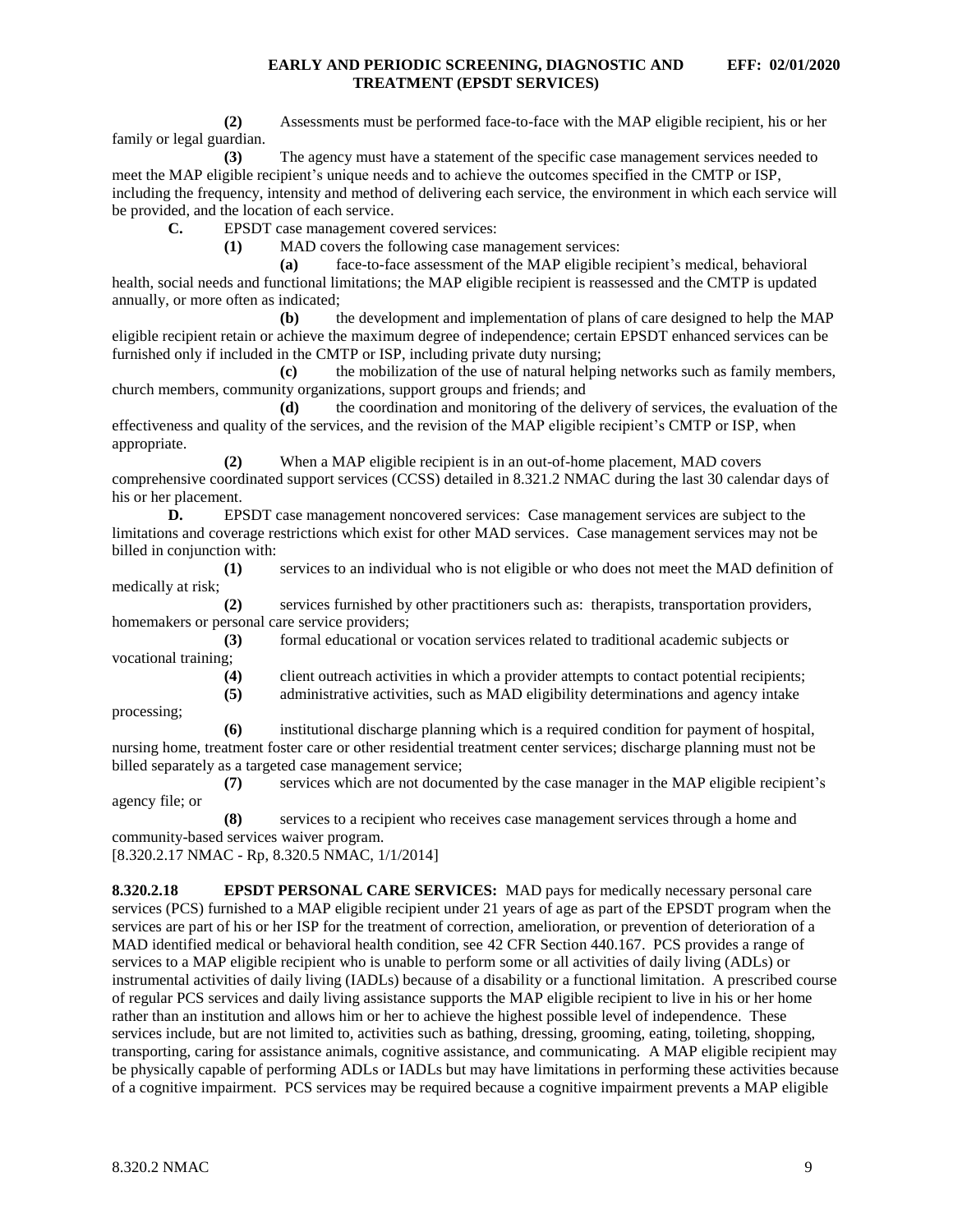recipient from knowing when or how to carry out the task. In such cases, PCS services may include cuing along with supervision to ensure that the MAP eligible recipient performs the task properly.

**A.** EPSDT PCS eligible providers:

**(1)** agencies that meet the following conditions are eligible to enroll as providers and be reimbursed for providing EPSDT PCS services:

**(a)** a licensed nursing or home health agency that is a public agency, a private forprofit agency, or private non-profit agency; and

**(b)** the PCS attendant to the MAP eligible recipient must be supervised by a MAD enrolled RN;

**(2)** certification for participation as a medicare home health agency is not required; a MAP eligible recipient's family member may not furnish PCS services to him or her; in this instance, a family member is defined as a legally responsible relative, such as parents of minor child or stepparent who is legally responsible for minor child; for a MAP eligible recipient 18 to 21 years of age, parents or other relatives may provide PCS services if they are not legally responsible for the MAP eligible recipient; the parent or another relative must be employed by a MAD approved PCS agency eligible to bill for PCS services and must meet all MAD required training and supervision standards.

**B.** EPSDT PCS attendant training:

**(1)** The PCS agency is responsible for ensuring that the PCS attendant has completed a training program and is competent to provide assigned tasks as a PCS attendant specific to the MAP eligible recipient's needs.

**(2)** The PCS attendant training program must consist of no less than 40 hours of training to be completed by the PCS attendant in the first year of employment. Ten hours of training must be completed prior to placing the employee in a MAP eligible recipient's home. Two of the 10 hours may include agency orientation. Eight of the 10 hours of training must be specific to the MAP eligible recipient.

- **(3)** The training curriculum must include, at a minimum, the following areas:
	- **(a)** communication;
	- **(b)** MAP eligible recipient's rights;
	- **(c)** recording of information in MAP eligible recipient's records;
	- **(d)** nutrition and meal preparation;
	- **(e)** care of ill and disabled children and adolescents;
	- **(f)** emergency response (first aid, CPR, 911, etc.);
	- **(g)** basic infection control;
	- **(h)** housekeeping skills;
	- **(i)** home safety and fire protection; and
	- **(j)** electronic visit verification (EVV).

**C.** EPSDT PCS criteria: PCS services are defined as medically necessary tasks pertaining to a MAP eligible recipient's physical or cognitive functional ability. The goal of the provision of care is to avoid institutionalization and maintain the MAP eligible recipient's functional level. Services are covered under specific criteria.

**(1)** The MAP eligible recipient must have a need for assistance with at least two or more ADL's or both such as eating, bathing, dressing and toileting activities, appropriate to his or her age.

**(2)** PCS services must be medically necessary, prescribed by the MAP eligible recipient's PCP and included in the MAP eligible recipient's individual treatment plan (ITP).

**(3)** The need for PCS services is evaluated based on the availability of the MAP eligible recipient's family members or natural supports, such as other community resources or friends that can aid in providing such care.

**(4)** PCS services must be provided with the consent of the MAP eligible recipient's parent or guardian if the MAP eligible recipient is under the age of 18 years. If a MAP eligible recipient is emancipated or is at least 18 years old and is able to provide consent, his or her consent is required.

**(5)** PCS services are furnished in the MAP eligible recipient's place of residence and outside his or her home when medically necessary and when not available through other existing benefits and programs such as home health, early intervention or school programs. PCS services are services furnished to a MAP eligible recipient who is not an inpatient or a resident of a hospital, nursing facility, intermediate care facility for individuals with intellectual disabilities (ICF-IID), or an institution for mental illness.

**(6)** Medically necessary PCS services to support a MAP eligible recipient attend school are furnished in partnership with the MAP eligible recipient's school as an alternative to his or her participation in a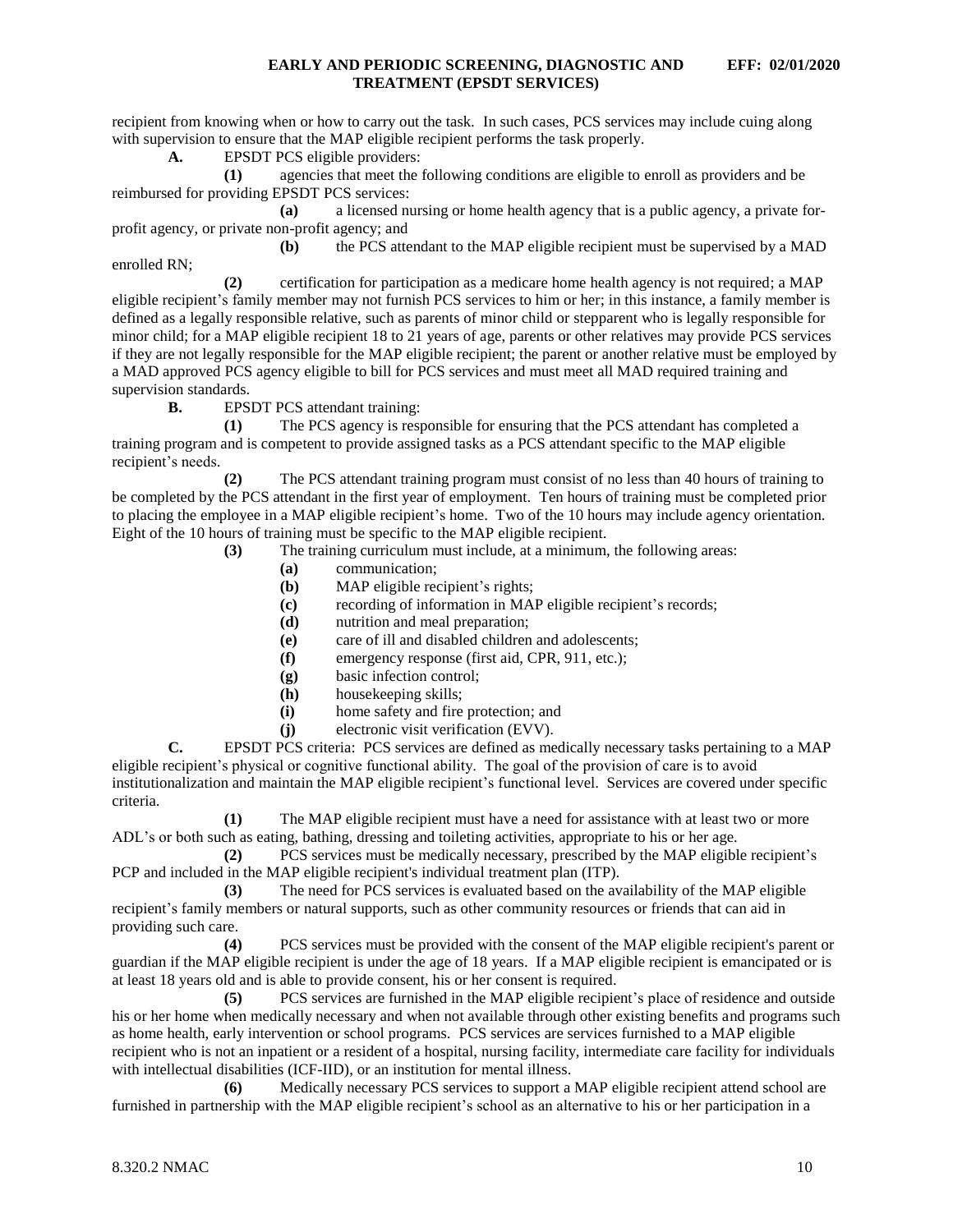homebound program. PCS services should foster the MAP eligible recipient's independence. PCS services are furnished only to a MAP eligible recipient based on MAD or its designee's UR contractor's approval. PCS services may not be furnished to a non-MAP eligible recipient in the school setting.

**(7)** Only a trained PCS attendant who has successfully demonstrated service competency such as bathing, dressing, eating and toileting may provide PCS services to a MAP eligible recipient. The PCS attendant must be employed by a MAD approved PCS agency and work under the direct supervision of a MAD approved RN.

**(8)** The supervisory RN must be employed or contracted by the PCS agency and have one year direct patient care experience. The supervisory RN is responsible for conducting and documenting visits at the MAP eligible recipient's residence for the purpose of assessing his or her progress and the PCS attendant's performance. The ITP should be updated as indicated and in cooperation with the MAP eligible recipient's case manager. These visits will be conducted and documented every 62 calendar days or more often if the MAP eligible recipient's condition warrants it.

**D.** EPSDT PCS covered services: MAD covers the following personal care services:

**(1)** basic personal care services consist of bathing, care of the teeth, hair and nails, assistance with dressing, and assistance with toileting activities;

**(2)** assistance with eating and other nutritional activities, when medically necessary, i.e., due to documented weight loss or another physical effect; and

**(3)** cognitive assistance such as prompting or cuing.

**E.** EPSDT PCS noncovered services: PCS services are subject to the limitations and coverage restrictions which exist for other MAD services. See Section 14 of this rule for general non-covered MAD EPSDT services or activities. Specifically, PCS services may not be billed in conjunction with the following services:

**(1)** any task that must be provided by a person with professional or technical training, such as but not limited to: insertion and irrigation of catheters, nebulizer treatments, irrigation of body cavities, performance of bowel stimulation, application of sterile dressings involving prescription medications and aseptic techniques, tube feedings, and administration of medications;

**(2)** services that are not in the MAP eligible recipient's approved ITP and for which prior approval has not been received;

**(3)** services not considered medically necessary by MAD or its designee for the condition of the MAP eligible recipient.

**F.** EPSDT PCS treatment plan: The MAP eligible recipient's ITP is approved by MAD or its designated UR contractor prior to the initiation of PCS services. The PCS ITP is developed as a result of a face-toface assessment of the MAP eligible recipient and must include the following:

**(1)** statement of the nature of the specific problem and the specific needs of the MAP eligible recipient for PCS services;

**(2)** description of the physical or cognitive functional level of the recipient as evidenced by the PCP's clinical evaluation, including social emotional or behavioral health status, intellectual functioning and the documented medical necessity for PCS services;

**(3)** description of intermediate and long-range service goals that includes the scope and duration of service, how goals will be attained and the projected timetable for their attainment;

**(4)** specification of the PCS attendant's responsibilities, including tasks to be performed by the attendant and any special instructions for the health and safety of the MAP eligible recipient;

**(5)** a statement of the least restrictive conditions necessary to achieve the goals identified in the plan; and

**(6)** the ITP must be reviewed and revised in cooperation with the MAP eligible recipient's case manager according to his or her clinical needs at least every six months.

**G.** Use of the electronic visit verification (EVV) system is required for payment of PCS services including EPSDT eligible members. The managed care organizations shall collaborate to offer a single EVV vendor for PCS and monitor compliance with the federal 21st Century Cures Act. The MCO shall maintain an EVV system capable of leveraging up-to-date technology as it emerges to improve functionality in all areas of the state, including rural areas.

[8.320.2.18 NMAC - Rp, 8.323.2 NMAC, 1/1/2014; A, 2/1/2020]

<span id="page-11-0"></span>**8.320.2.19 EPSDT PRIVATE DUTY NURSING SERVICES:** MAD pays for private duty nursing (PDN) services as part of the EPSDT program, see 42 CFR Section 441.57. Services must be accessed through the tot to teen healthcheck screen. A MAP eligible recipient is under 21 years, who has been referred for PDN services shift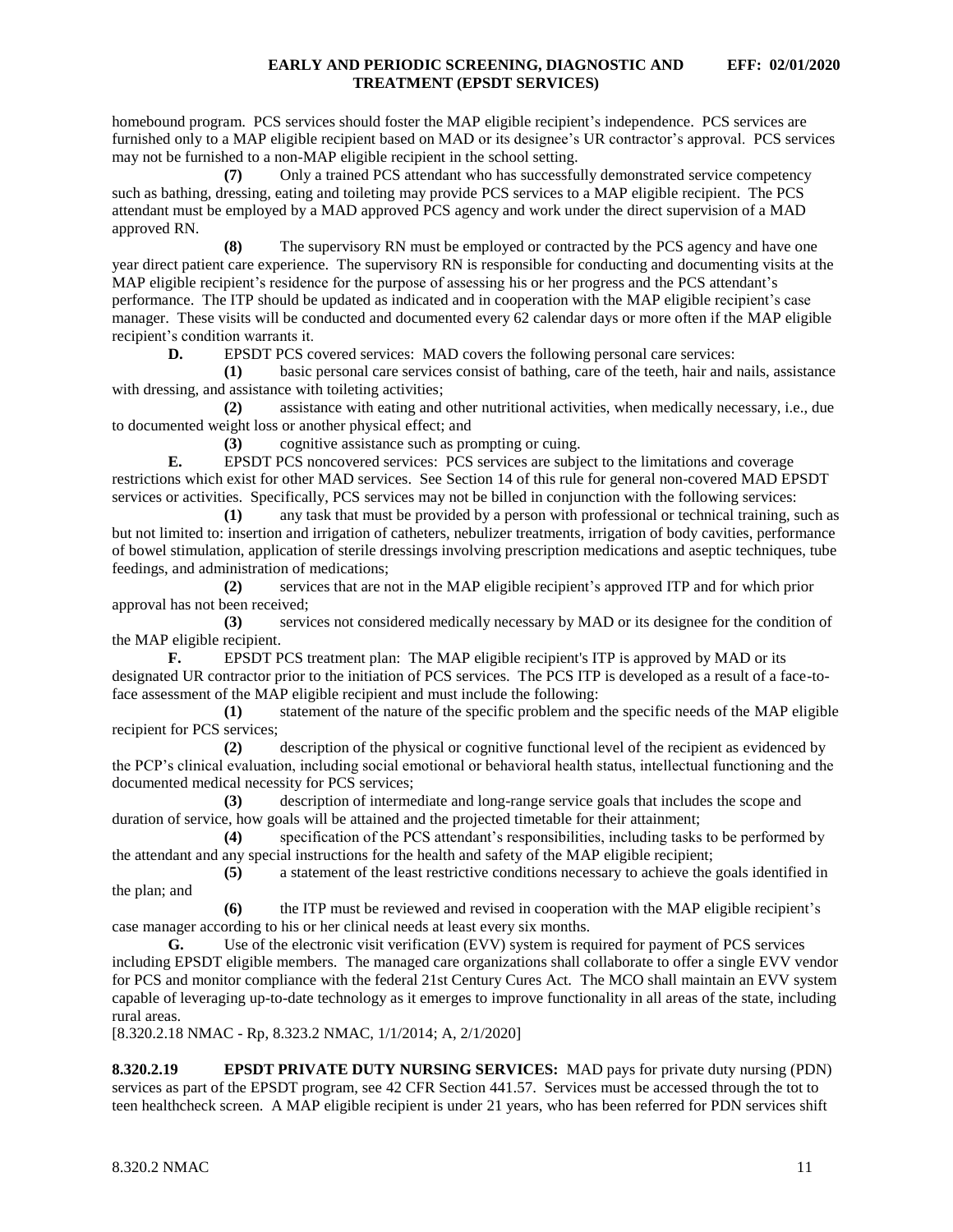<span id="page-12-0"></span>care (not intermittent care), must meet the established medically fragile criteria and parameters that have been approved by MAD.

**A.** EPSDT PDN eligible providers**:** A nurse working for a MAD approved PDN agency must have a RN or LPN on staff that meets MAD requirements. Services must be furnished under the direction of the MAP eligible recipient's PCP. Certification for participation as a medicare home health agency is not required. The following agencies are eligible to be reimbursed for providing EPSDT PDN services:

**(1)** a licensed nursing agency; or

**(2)** a FQHC.

**B.** EPSDT PDN coverage criteria: PDN services must be furnished by a RN or a LPN in the MAP eligible recipient's home or in his or her school setting if it is medically necessary for school attendance. The goal of the provision of care is to avoid institutionalization and maintain the MAP eligible recipient's function level in a home setting.

**(1)** EPSDT PDN services are for a MAP eligible recipient under 21 years of age who requires more individual and continuous care than can be received through the MAD home health program.

**(2)** EPSDT PDN services must be ordered by the MAP eligible recipient's PCP and must be included in his or her approved treatment plan. Services furnished must be medically necessary and be within the scope of the nursing profession. A MAP eligible recipient must have an approved ISP before nursing services can begin. Prior authorization for these services is required.

**C.** EPSDT PDN treatment plan: The need for skilled nursing services must be included in the MAP eligible recipient's ITP or ISP. The ISP meeting must have been held and the ISP written by the RN or case manager must be approved before nursing services can start. The plan must contain the following:

**(1)** statement of the nature of the specific problem and the specific needs of the MAP eligible recipient;

**(2)** description of the functional level of the MAP eligible recipient as documented by the PCP's clinical evaluation, including social, emotional or behavioral health status, intellectual functioning and medical necessity which identify and document the need for a PDN;

**(3)** specific clinical problems relating to:

**(a)** physical assessment needs including the identification of durable medical equipment or medical supplies needed by the MAP eligible recipient;

**(b)** psychosocial evaluation including level of support from family in reaching projected clinical goals; and

> **(c)** medication history including status of compliance of the MAP eligible recipient; **(4)** applicable clinical interventions related to the identified clinical problem including

measurable goals;

the plan;

**(5)** statement of the least restrictive conditions necessary to achieve the goals identified in

**(6)** description of intermediate and long-range goals with the projected timetable for their attainment and duration and scope of services, and strengths and priorities of the family and MAP eligible recipient;

**(7)** statement and rationale of the nursing care plan for achieving these intermediate and long-range goals including provisions for the review and modification of the plan;

**(8)** specification of nursing responsibilities, description of the proposed nursing care, orders for medication, treatments, restorative and rehabilitative services, activities, therapies, social services, diet and special procedures recommended for the health and safety of the MAP eligible recipient; and

**(9)** a transition plan that identifies what the plan will be after discharge from PDN services.

**D.** EPSDT PDN covered services: MAD covers the following PDN services:

**(1)** skilled nursing services furnished to the MAP eligible recipient's at his or her home; and

**(2)** skilled nursing services which are medically necessary for attending school and furnished to the MAP eligible recipient in the school setting. These services are an alternative to his or her participation in a

homebound program. Nursing services are furnished only to a MAP eligible recipient and not to others in the school setting.

**E.** EPSDT PDN noncovered services: PDN services are subject to the limitations and coverage restrictions which exist for other MAD services. See Section 14 of this rule for general non-covered MAD EPSDT services or activities.

[8.320.2.19 NMAC - Rp, 8.323.4 NMAC, 1/1/2014]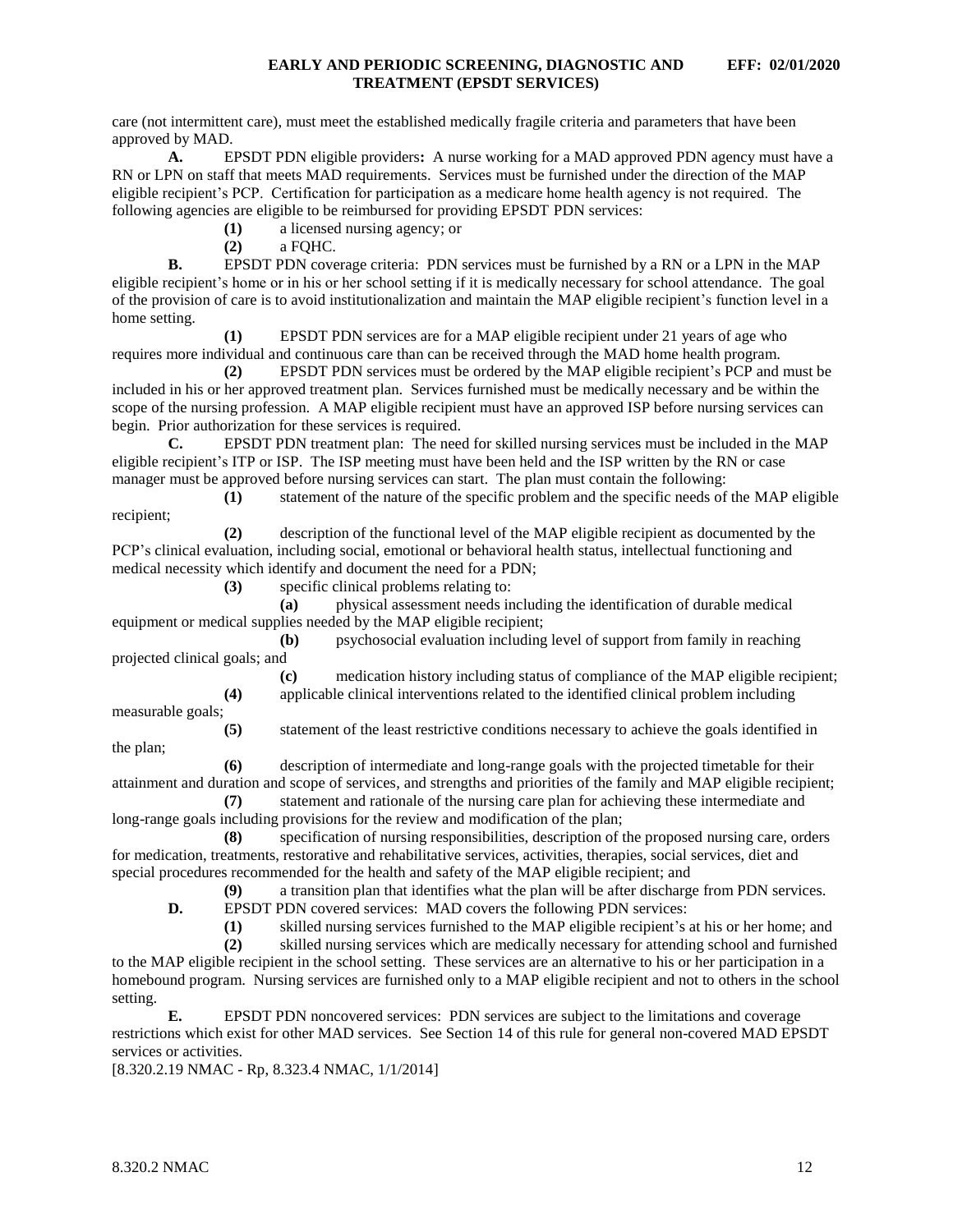**8.320.2.20 EPSDT REHABILITATION SERVICES:** MAD pays for medically necessary services, including outpatient services furnished to a MAP eligible recipient under 21 years of age by or under the supervision of licensed PT; OT; and master's level SLP. A MAP eligible recipient under 21 years of age who is eligible for a home and community based waiver program receives medically necessary rehabilitation services through the EPSDT rehabilitation services, the home and community based waiver program provides rehabilitation services only for the purpose of community integration.

**A.** EPSDT rehabilitation eligible providers: A PT, OT and master's level SLP is eligible to be reimbursed for furnishing services to a MAP eligible recipient under 21 years of age in need of EPSDT rehabilitation services. The following providers are eligible to be reimbursed for furnishing outpatient rehabilitation services to a MAP eligible recipient:

**(1)** a master's level SLP licensed by the regulation and licensing department (RLD) board of speech-language pathology and audiology;

**(2)** a PT licensed as physical therapists by the RLD physical therapy board;

**(3)** an OT licensed as occupational therapists by the RLD board of examiners for occupational therapy;

**(4)** certified outpatient rehabilitation centers with a primary emphasis on physical therapy, occupational therapy or speech therapy, licensed by DOH;

**(5)** home health agencies licensed and certified by DOH; and

**(6)** general hospitals eligible to provide outpatient rehabilitation services licensed and certified by the DOH;

**(7)** a PT assistant licensed by the RLD physical therapy board and working under the supervision of a licensed PT;

**(8)** an OT assistant licensed by the RLD occupational therapy board and working under the supervision of a licensed OT;

**(9)** a SLP licensed by the RLD board of speech-language pathology and audiology; and

**(10)** SLP apprentices and clinical fellows licensed by the RLD board of speech-language pathology and working under the supervision of a licensed SLP.

**B.** EPSDT rehabilitation covered services: MAD covers speech therapy, physical therapy and occupational therapy services provided to a MAP eligible recipient under 21 years of age. MAD covers evaluations, individual therapy and group therapy in an outpatient setting. Services must be medically necessary and provided for the purpose of diagnostic study or treatment. Even though a MAP eligible recipient is receiving therapy services or can access therapy services at his or her school, he or she may require additional medically necessary services in addition to those provided at a school. Services must be designed to improve, restore or maintain the MAP eligible recipient's condition including controlling symptoms and maintaining the functional level to avoid further deterioration as indicated his or her ITP. The provider, following the MAP eligible recipient's PCP orders, will develop the treatment plan.

**(1)** Physical, occupational, and speech therapy services must be specifically related to the active written treatment plan developed by qualified a PT, OT, SLP therapist with authorization from the MAP eligible recipient's PCP.

**(2)** Services must be performed within the scope and practice of the RLD practice board and as defined by state statute and rule.

**(3)** All services provided by or under the supervision of a SLP, OT, PT must be prescribed or ordered by the MAP eligible recipient's PCP. The PCP must be a physician or doctor of osteopathy, certified nurse practitioner, or physician assistant licensed to practice in New Mexico.

**C.** EPSDT rehabilitation noncovered services:

**(1)** Services furnished by or under the supervision of a SLP, OT, PT are subject to the limitations and coverage restrictions that exist for other MAD services.

**(2)** MAD does not cover these specific services related to activities for the general good and welfare of a MAP eligible recipient, such as general exercises to promote overall fitness and flexibility and activities to provide general motivation, are not considered physical or occupational therapy for MAD reimbursement purposes.

**D.** Prior Authorization: All therapy services with the exception of the initial evaluation require prior authorization from MAD or its designee.

[8.320.2.20 NMAC - Rp, 8.323.5 NMAC, 1/1/2014]

### **HISTORY OF 8.320.2 NMAC:**